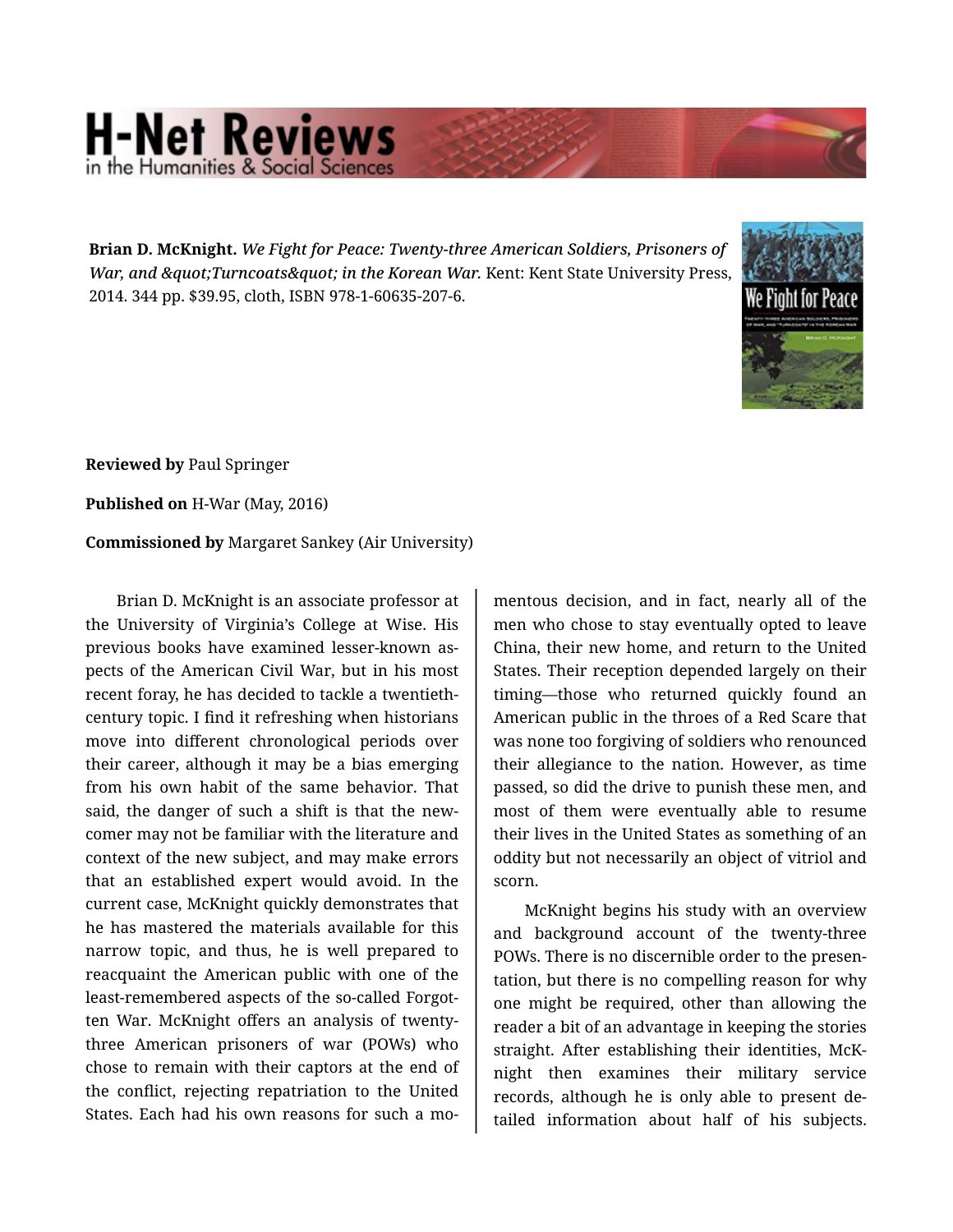While pinning down details of the missing indi‐ viduals might have been impossible, it is likely that the circumstances of each capture might have been determined from the available unit records. Unfortunately, McKnight appears to have bypassed the records of the Eighth US Army in Ko‐ rea, held by the National Archives, even though he cites other materials from the same facility. Those records contain a wealth of information re‐ garding the POW camps established by the North Koreans and Chinese, and might have filled in many of the gaps in this chapter.

McKnight hits his stride when discussing the captivity conditions in North Korea and how they might have contributed to the decisions of these men to defect. He skillfully interweaves a general examination of the camps with specific details provided by many of his subjects. In addition to showing the terrible conditions, he also illustrates the gradual rise in collaboration by the mass of POWs in enemy hands. These collaboration activi‐ ties provoked a substantial amount of conflict within the camps, with the Chinese heavily favoring the "Progressives" and heaping additional abuse on the "Reactionaries." It seems that most, if not all, of the twenty-three deserters deliberate‐ ly turned on their comrades and engaged in se‐ vere acts of self-service to the detriment of their fellow prisoners. For their part, the Chinese cap‐ tors carefully selected and recruited POWs who they thought might agree to refuse repatriation, supplying a potential propaganda victory for the Communists.

Two prisoners, Edward Dickenson and Claude Batchelor, initially refused repatriation, but then changed their minds during the window of time set aside for such switches. The US Army sought to use both as a means to influence the other non-re‐ turnees, promising that neither would be pun‐ ished for their initial decision to renounce their citizenship and move to China. While that prom‐ ise was technically upheld, both were prosecuted for their crimes committed while POWs, as soon

as the chances of getting more Americans to agree to repatriation had evaporated. In these cases, McKnight passionately argues, while the army might have been telling the legal truth, it was de‐ liberately obfuscating the issue and had planned to prosecute any of the soldiers to the maximum extent possible. McKnight suggests that the army should have treated Dickenson and Batchelor in good faith, and might have done so, were it not for the ongoing political fight with Joseph Mc‐ Carthy over the possibility of Communist sympa‐ thizers within army ranks. Due to this political sit‐ uation, though, the two men were railroaded through sham trials with dubious evidence and essentially turned into scapegoats to prove that the army would not coddle Communists.

The Army dishonorably discharged the twen‐ ty-three non-returnees, a decision that came back to haunt army leaders determined to punish the men if at all possible. Because they had been dis‐ charged, when they began to return, they were no longer subject to military justice and hence could not be held responsible for any acts committed while a POW. Ironically, by seeking to impose the only punishment available while the men were in China, the army denied itself the chance for a stronger form of vengeance. Life in China proved to be much more difficult than expected for most of the former POWs, leading most to decide, for intensely personal reasons, to return to the United States. McKnight winds down his narrative by ex‐ amining the departures of each surviving non-re‐ turnee and the life of most of them upon their re‐ turn. Some essentially fled into anonymity, and beyond the reach of McKnight's historical skills, while others remained somewhat in the public eye, with a few publishing articles and books de‐ tailing their decisions to remain and their life in Communist China.

In the conclusion, McKnight makes some comparisons, with rather unsuccessful results, be‐ tween the lives of the twenty-three defectors and other oppressed populations throughout history.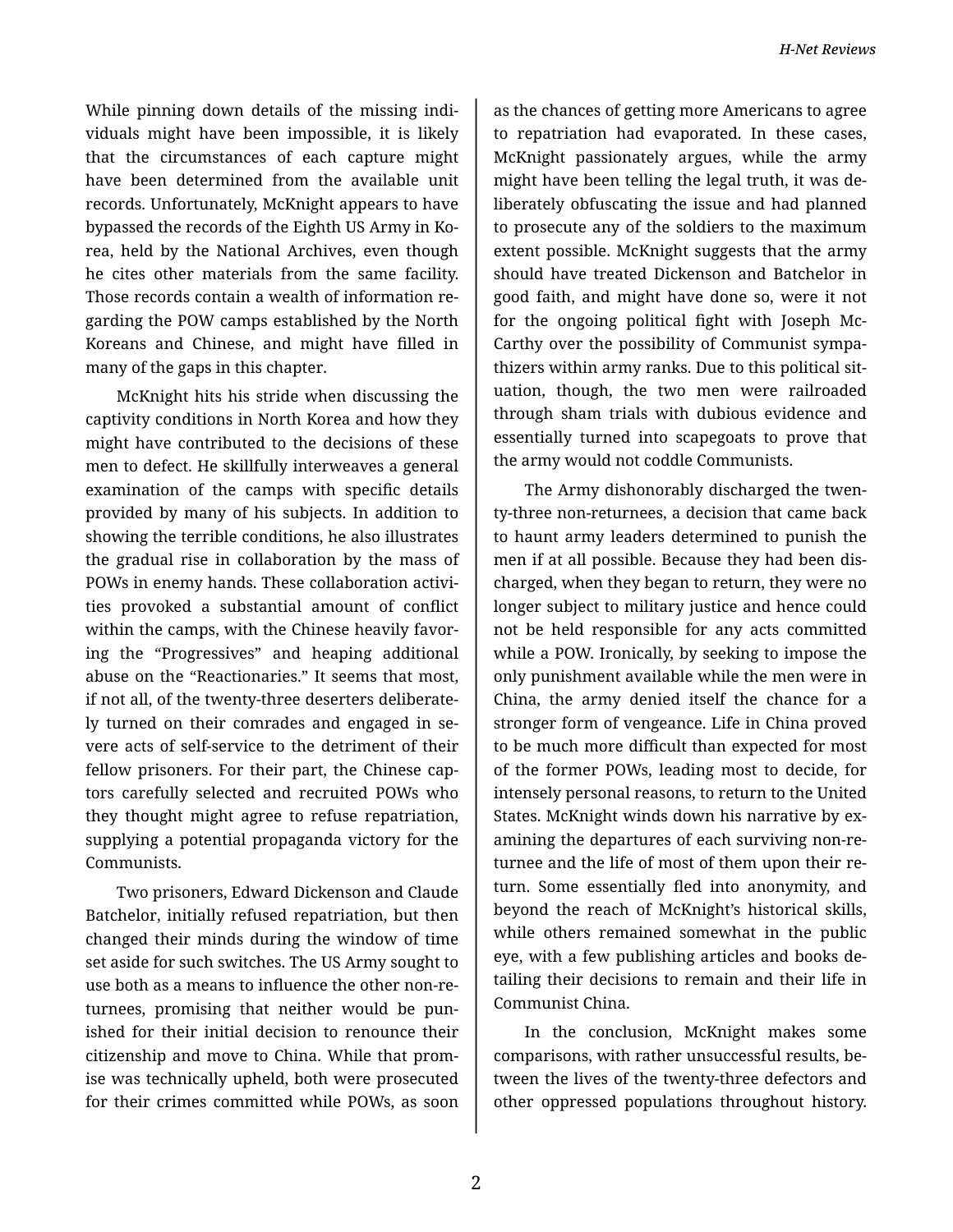In particular, he reasons that the men held in the North Korean POW camps might be compared to chattel slaves, and hence, their desire to please their captors might have resulted in a handful of men making the decision to remain when the vast majority returned to the West at the first opportu‐ nity. The comparison is spurious, at best, and real‐ ly mars a work that until the final chapter has an excellent discussion. The final paragraphs present an unfounded and fairly bizarre explanation of the Stockholm Syndrome as another potential ex‐ planation, despite the fact that the Stockholm Syn‐ drome has really only been applied to long-term hostage situations without a support network such as the one possessed by military captives. When coupled with a completely inappropriate comparison to the individual cases of Jaycee Dugard and Elizabeth Smart (two young girls kid‐ napped and held for very long periods who even‐ tually seemed to identify with their captors), the final chapter makes a terrible conclusion to an otherwise fine work.

McKnight's work does a solid job of pulling to‐ gether all of the stories of the defectors and re‐ minds us that the captivity conditions in Korea presented a terrible situation for the men held in the POW camps. Those camps had a higher mor‐ tality rate than any other military captivity situa‐ tion in American history, including the horrors of Andersonville. McKnight does an admirable job of placing a very strange tale into its historical con‐ text. This work is highly recommended for schol‐ ars of the Korean War, the Cold War, and Ameri‐ can society in the mid-twentieth century. All should find some utility in the work.

If there is additional discussion of this review, you may access it through the network, at <https://networks.h-net.org/h-war>

**Citation:** Paul Springer. Review of McKnight, Brian D. *We Fight for Peace: Twenty-three American* Soldiers, Prisoners of War, and " Turncoats" in the Korean War. H-War, H-Net Reviews. May, 2016.